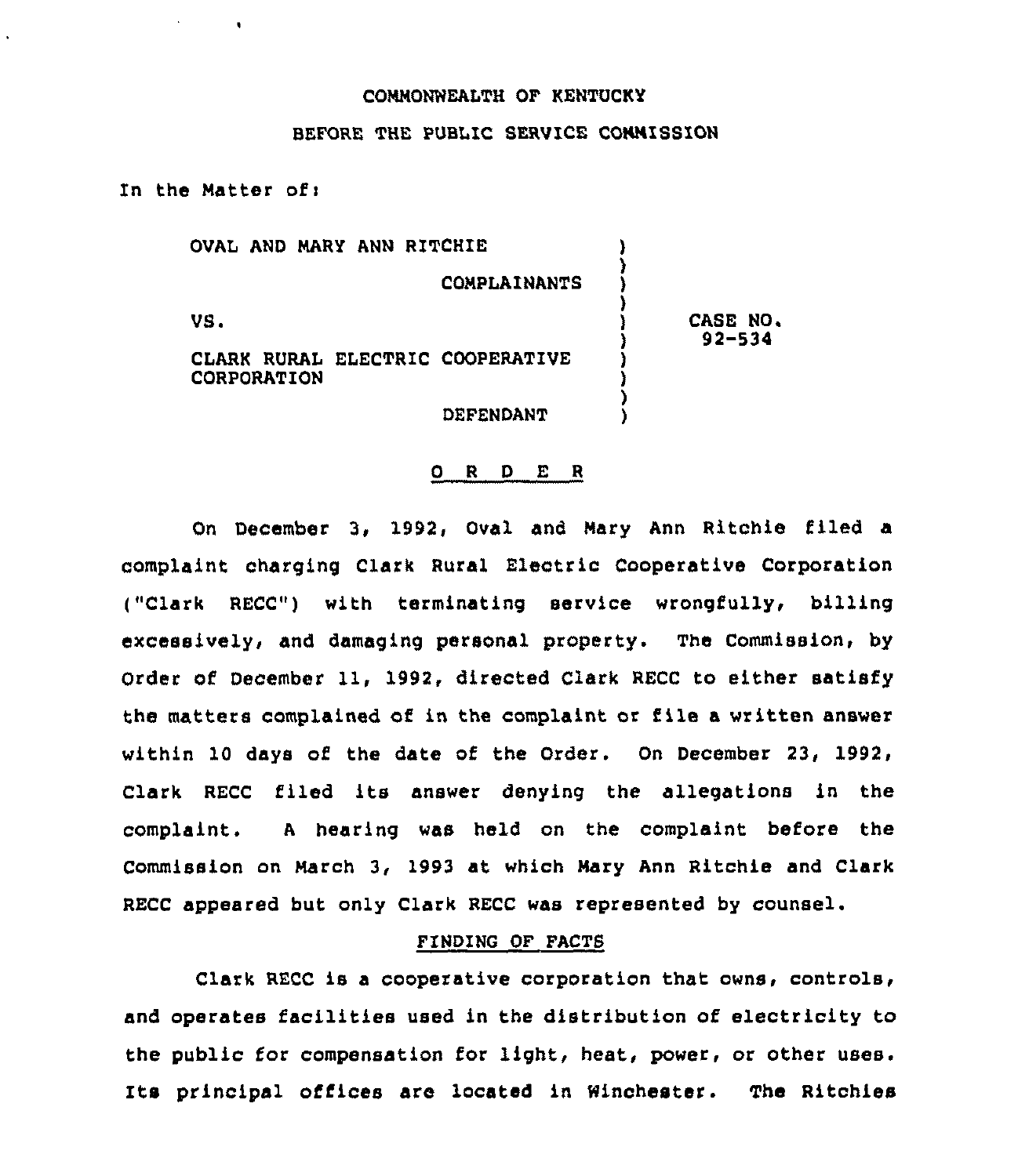reside in Mt. Sterling and have been customers of Clark RECC at their present address since November 5, 1991. The Ritchies are not the owners of their home but are purchasing it under <sup>a</sup> land contract.

Customers of Clark RECC are charged for electric service based upon the volume of electricity they consume. The volumes of electricity delivered to residential customers are measured by individual electric meters assigned to each customer. Customers are requested to read their meters each month and to return their readings on forms attached to their electric bill for the previous month. To ensure that the readings are accurate, it is the policy of Clark RECC to send one of its meter readers to read each meter periodically. Customer readings must be received by the 10th day of each month to be used by the utility. Electric bills for customers who do not return their forms on time are prepared from estimates of usage. The estimates are made by a computer on a program that is based upon the customer's usage history.

### Termination of Service

 $\mathcal{A}^{\mathcal{A}}$  and  $\mathcal{A}^{\mathcal{A}}$  and  $\mathcal{A}^{\mathcal{A}}$ 

<sup>A</sup> service history of the Ritchies prepared by Clark RECC reveals that for the first six months of service, only the bills for the first two months, November and December 1991, were made from meter readings submitted by the Ritchies. The bills for January, February, and March 1992 were based upon estimates and the bill for April was based upon a reading made by a Clark RECC meter reader. Because the Ritchies were new customers and had not established a pattern of usage, the computer estimates for January,

 $-2-$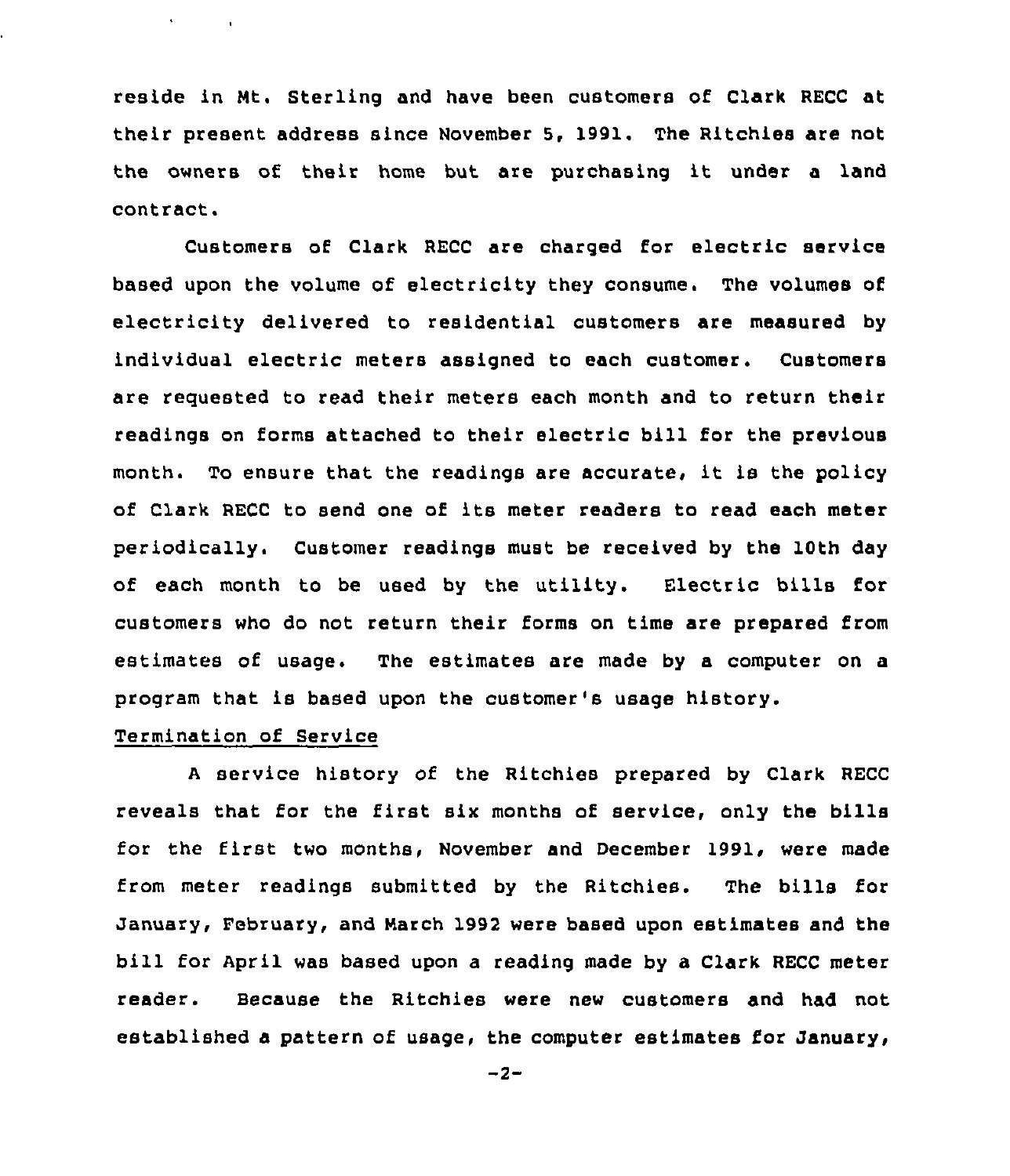February, and March were apparently well below the Ritchies' actual usage. Conseguently, when the meter was read by the meter reader for April, the Ritchies were charged  $$1,056.79$  for 17,600 kilowatt hours  $('kwh'')$ .<sup>1</sup> By comparison, the computer-generated estimate for March was only 1,085 kwh for which the Ritchies were charged \$ 78.77.

and the company

The April bill was sent to the Ritchies on June 1, 1992. Payment of the bill was due by June 10, and when payment was not made, a "cut-off" notice was sent to the Ritchies advising them that unless payment was made within a prescribed time, their service would be terminated. The record does not reflect how much time was allowed, but according to Clark RECC's tariff, the allowable period is not less than <sup>27</sup> days from the mailing date of the original  $b111.^2$ 

June 24, 1992, when payment was not received, the Ritchies' electric service was disconnected. Service was restored on June 25, 1992 after Mrs. Ritchie paid Clark RECC the amount of the bill plus a connection fee of \$30. The payment, however, was made by check which the bank returned on July 2, 1992 for insufficient funds and service was again discontinued on that date.

 $\mathbf{1}$ The actual bill was \$1,151.49 and included a \$15 meter reading charge and arrearages of \$79.70.

 $\mathbf{z}$ Clark Rural Electric Cooperative Corporation Rules and Regulations, Section 18.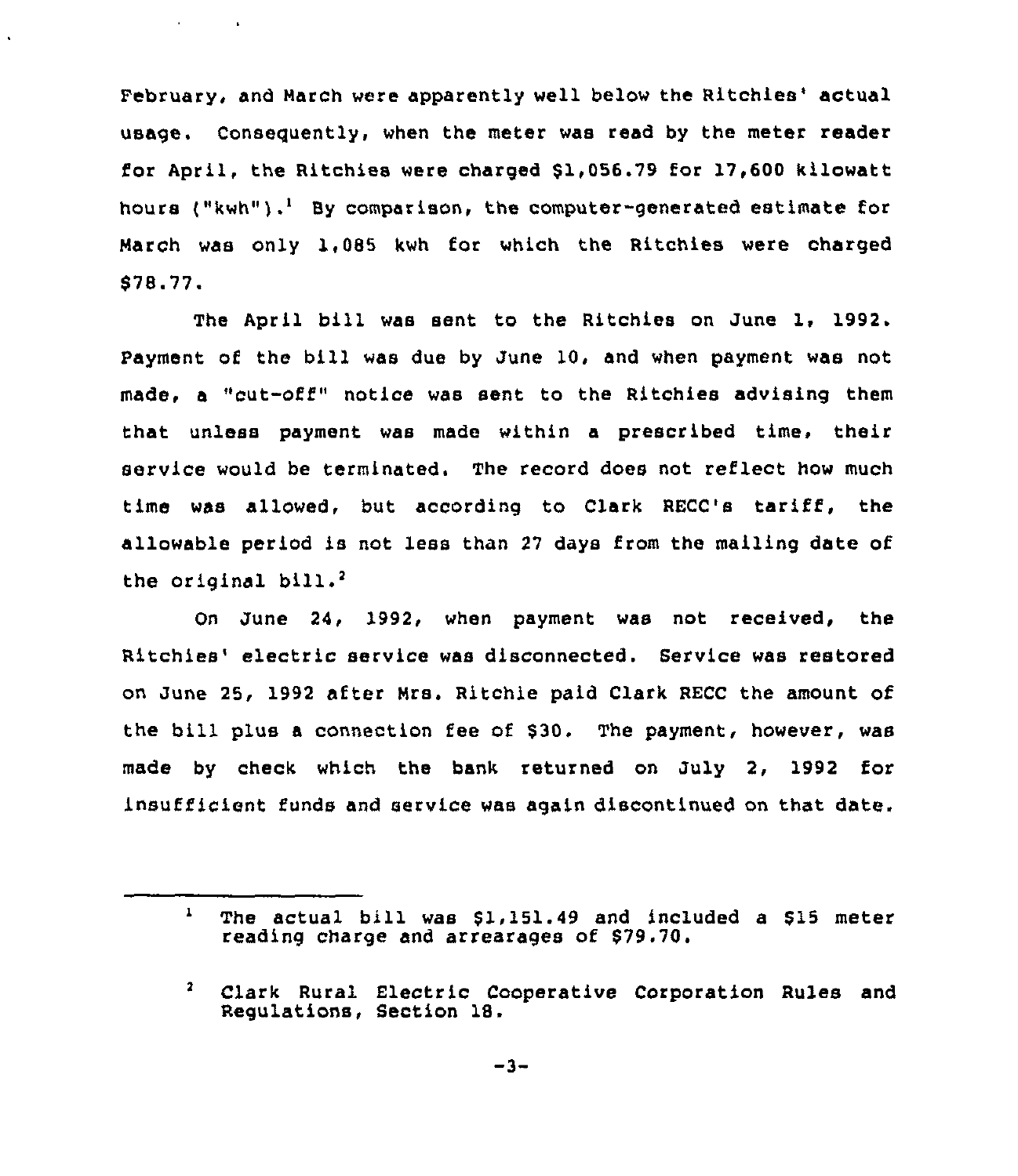A "turn-off/turn-on" charge of \$30 and a returned check charge of \$5 were added to the bill bringing the balance owed to \$1,346.66.

 $\sigma_{\rm{max}}=0.01$  and  $\sigma_{\rm{max}}$ 

 $\cdot$ 

The Ritchies paid Clark RECC \$1,090 on July 3, 1992. Clark RECC applied the payment to the amount owed and restored service. On July 10, 1992, <sup>a</sup> second "cut-off" notice was sent to the Ritchies for the balance owed of \$256.66. When payment was not made, Clark RECC on July 22, 1992 disconnected the Ritchies for the third time. In the course of disconnecting the Ritchies' service on that occasion, the serviceman discovered that the seal on the meter cover and the seal on the meter were both broken. When a meter is discovered in this condition, it is the policy of Clark RECC to remove the meter so that it can be tested for tampering. ln accordance with that policy, the meter was removed from the residence. When tested, the results indicated no evidence of tampering of the meter.

On July 24, 1992, Clark RECC agreed to install a new meter and restore service if the Ritchies would pay the unpaid balance through July 22, 1992 of \$345.08. Payment was made by a check from the Ritchies' daughter and service was restored. On August 4, 1992, this check was also returned by the bank, but the Ritchies were able to obtain a money order for  $$350.08<sup>3</sup>$  and paid Clark RECC the amount owed on August 6, 1992. Since then, the Ritchies have apparently stayed current in the payment of their electric bills.

 $\mathbf{a}$ A \$5 returned check fee was added to the account, increasing the amount owed to the amount paid.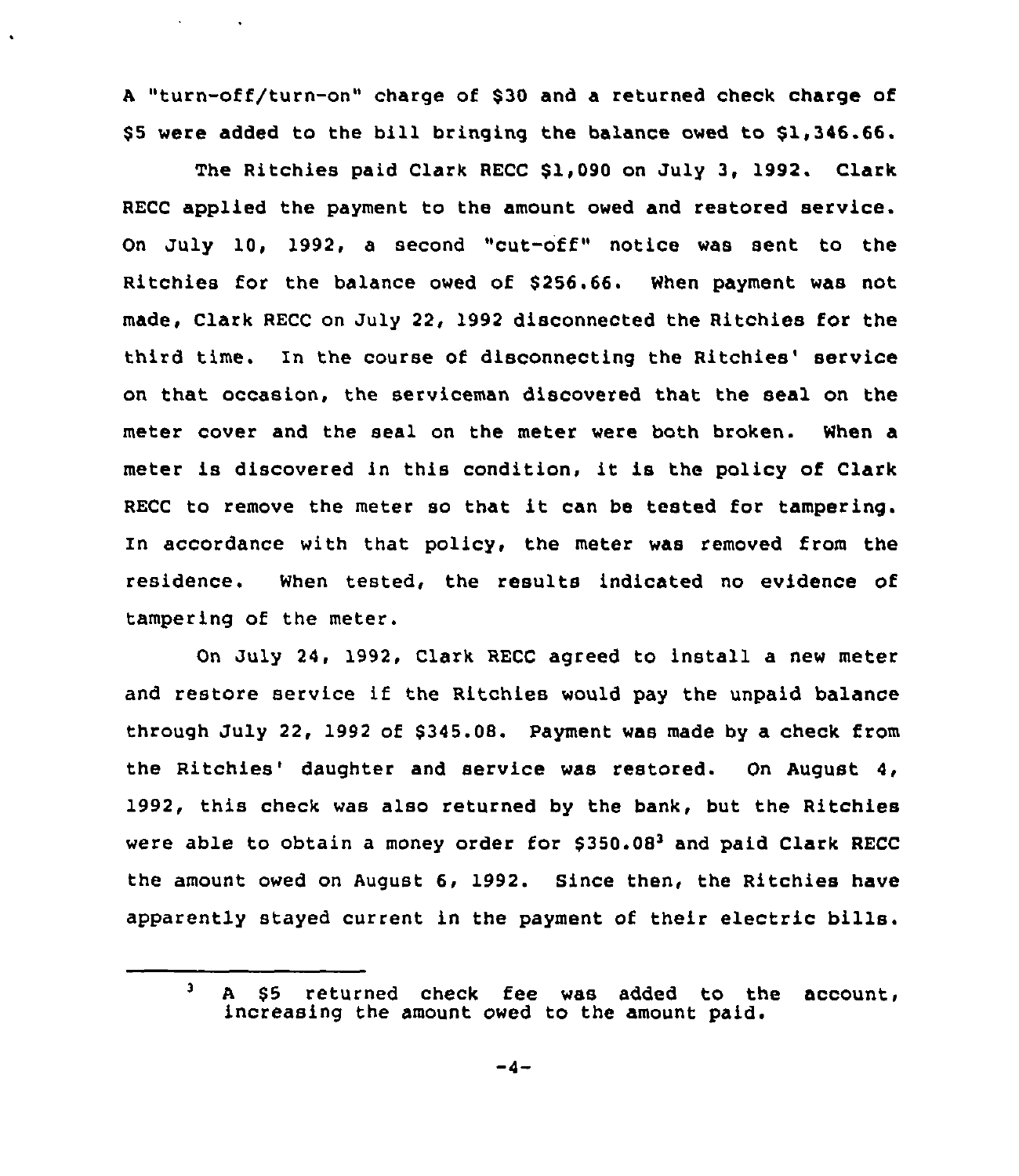Clark RECC is a public utility subject to the jurisdiction of this Commission. As <sup>a</sup> public utility, it is authorised by KRS 278.030 and 278.160 to adopt reasonable conditions for service, including a provision that service to customers who default in payment may be discontinued. Such provisions are recognised and approved as a valid means to provide a more efficient and effective method of collecting delinquent accounts than the alternative of filing lawsuits to collect the numerous unpaid small bills that may be scattered among its many customers. Huff v. Electric Plant Board of Monticello, KY, 299 S.W.2d 817, 818 (l957). In using this method, however, the utility must follow its own written procedures. Clark RECC failed to do so on June 24, 1992 when it disconnected service to the Ritchies prematurely.

 $\mathbf{q} = \mathbf{q} \times \mathbf{q}$  ,  $\mathbf{q} = \mathbf{q}$  ,

The delinquent bill upon which the disconnection was predicated was issued on June 1, 1992. By the terms of Clark RECC's regulations, service could not be discontinued less than 27 days from that date. Service, therefore, should not have been discontinued prior to June 28, 1992 and Clark RECC acted wrongfully when it discontinued service prior to that date. Likewise, Clark RECC should not have charged the reconnection fee of \$30 when it restored service to the Ritchies the next day since the discontinuance of service that engendered the fee was improper. The June 24, 1992 reconnection fee should thus be refunded to the Ritchies. The other actions and charges taken by Clark RECC, including the subsequent disconnections of the Ritchies on July 2, 1992 and July 22, 1992 were consistent with its regulations and,

 $-5-$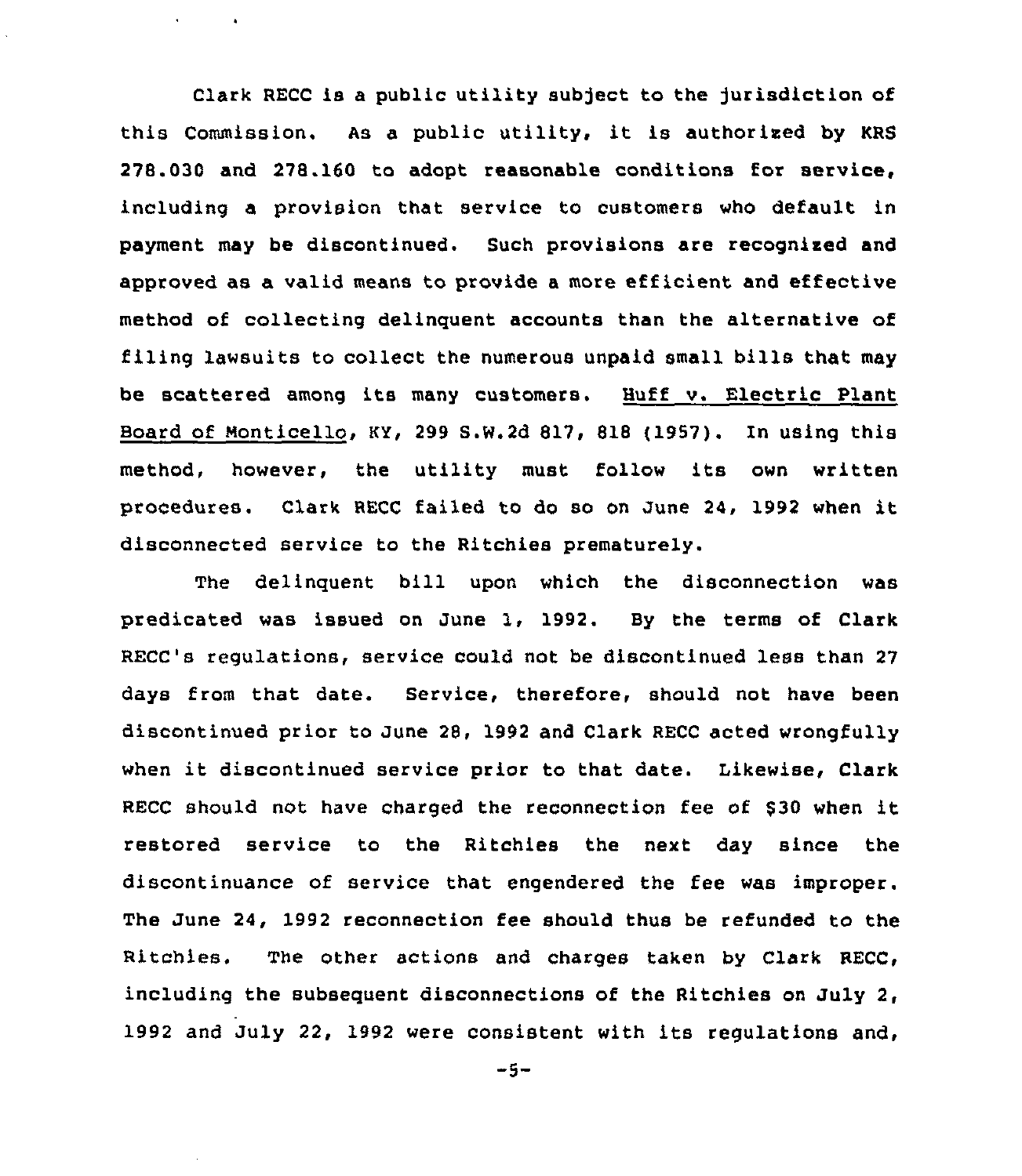therefore, the complaint with respect to those actions should be dismissed.

### Excessive Billinq

 $\bullet$  . The second second  $\bullet$ 

When service was restored to the Ritchies on July 24, 1992, a new meter was installed at their residence. The Ritchies complain that the original meter installed on their home was recording more electricity than was actually used and, as proof of their position, they cite the fact that even though this past winter was colder than the previous winter, they paid less for electricity this winter than they had the year before.

After the first meter was removed from the Ritchies' residence on July 24, it was tested by Clark RECC for accuracy. According to the test, the meter was registering between 99,5 percent and <sup>100</sup> percent of electricity passing through it.

While there was a decrease in the recorded consumption of electricity after the second meter was installed, the decrease was not so significant as to indicate a malfunction in the original meter. Furthermore, after its removal from the Ritchie residence, the meter was tested and found to be operating within the accuracy parameters prescribed by 802 EAR 5:016, Section 15. Therefore, there is no evidence to support the Ritchies' complaint that they were billed for more electricity than they received and that portion of the complaint should be dismissed.

# Damage to Personal Property

Electric service to the Bitchie house was discontinued on July 22, 1992 by disconnecting the power at a transformer on the

 $-6-$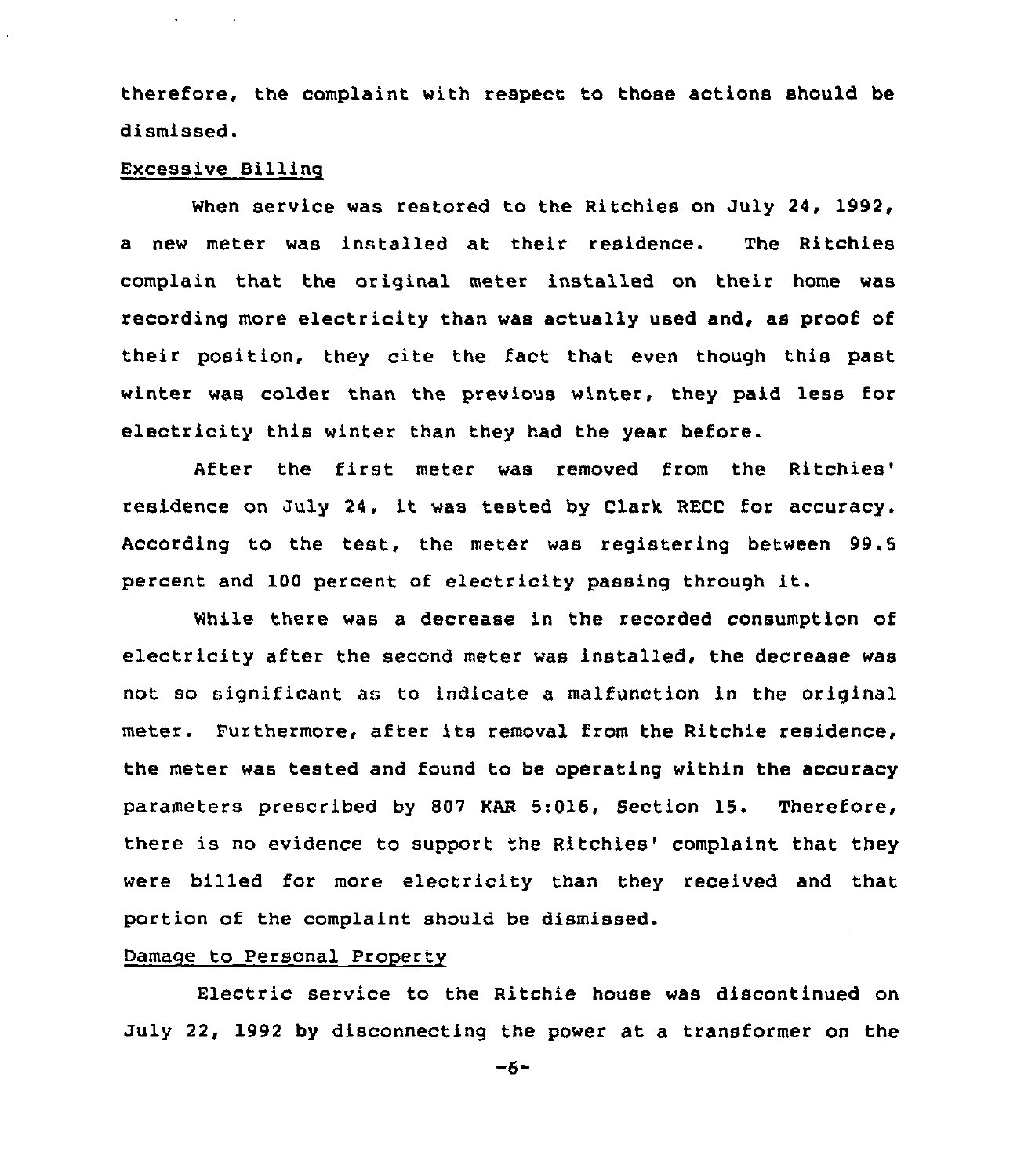electric pole that serves the residence. When service was restored on July 24, 1992, only one of the two sides of the transformer was energized. Consequently, only one of two circuits in the house received electricity. When Clark RECC was notified of the condition, a serviceman was sent to the home and he corrected the problem.

The Ritchies claim that their refrigerator functioned properly before the electricity was turned off on July 22, 1992, but after service was restored, the refrigerator no longer cooled. Although no repairman has examined the refrigerator to diagnose the cause of its present condition, the Ritchies attribute its malfunction to the serviceman's failure to correctly reconnect their electric service.

There is no evidence to support the Ritchies' complaint that the refrigerator is malfunctioning as <sup>a</sup> result of Clark RECC's failure to properly reconnect service to their home on July 24, 1992. On the contrary, the evidence presented by Clark RECC negates that claim. Therefore, the complaint of damage to personal property by the Ritchies against Clark RECC should, likewise, be dismissed.

This Commission being otherwise sufficiently advised,

IT IS ORDERED that:

 $\bullet$  -  $\bullet$  -  $\bullet$  -  $\bullet$  -  $\bullet$  -

1. Clark RECC shall refund or credit \$30 to Oval and Mary Ann Ritchie the amount charged to reconnect their home with electricity on June 25, 1992.

 $-7-$